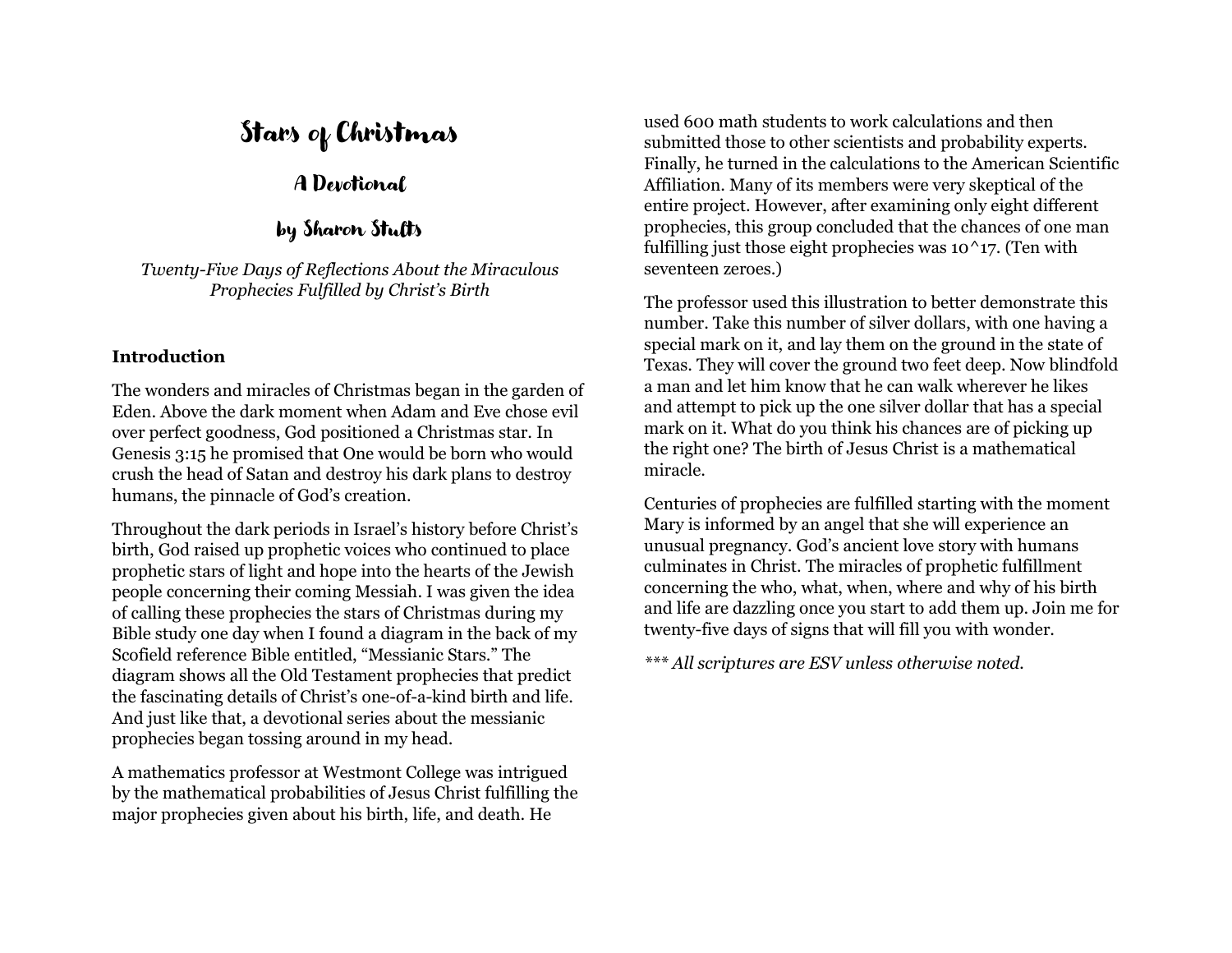*"And I will put enmity (open hostility) between you and the woman, and between your seed (offspring) and her Seed; he shall [fatally] bruise your head, and you shall [only] bruise His heel," Genesis 3:15 Amp.*

**Prophecy:** Messiah would be born only of a woman and would go on to crush Satan's plan to annihilate humans. (Original Hebrew indicates Christ born *exclusively* of a woman alone)

**Fulfillment:** Matthew 1:20, Galatians 4:4, Colossians 2:15, Revelation 1:18

**Reflection:** Every creature, and one especially, held its breath in Eden, waiting for Eve's response, wondering at Adam's silence. The wicked serpent entered their paradise and now dangled a choice before humans, believe God and obey his word or doubt him and break covenant.

What happened in those moments after Adam and Eve chose darkness instead of obedience? Did animals creep away fleeing the murderous shadows that would now take their lives so humans could use their skins as covering? Did the wind roar through the trees with anger at the ruination of perfection? Adam and Eve knew immediately that perfect relationship between them and God was now broken, and so they hid in fear.

While angels wept and darkness triumphantly took its stance on earth's soil, God placed a Christmas star in the sky over Eden. God activated his redemption plan and promised Lucifer that the plan to crush him was now at defcon one. Heaven's host would now for centuries be on full military alert to preserve humans, specifically

the line of Christ. In one of humanity's darkest moments God sent light and aimed it directly in Satan's face.

God's plan of salvation for humans persisted through centuries of Jewish history and remained constant despite their failings and disobedience. Why did heaven rejoice so magnificently over the shepherds? Because the plan to save you and me was still on target and began to see fulfillment in a feed trough in Bethlehem. Centuries of supernatural warfare were now narrowed down to thirty-three years and a few more prophecies to fulfill, before complete triumph.

The wonder today of this prophecy being fulfilled is that redemption is still available to us if we have breath. Whether it's your first time to choose Christ's gift of payment for your sin or the millionth time that he's covered your failings with Jesus' blood, the promise of his triumph over darkness remains. Satan, our enemy has been brought down by Bethlehem's sweet baby boy so that we can be lifted into unbroken fellowship with God. We do not need to hide in shame and fear from an angry Creator.

Now matter how great the size and number of our sins, the prophetic, redemptive Christmas star of Genesis 3:15, is unfathomably brighter. There is no life so dark and hardened that cannot be penetrated by God's light once the soul seeks it. Let's keep our own accounts very short with God. Then, let's pray fervently for unsaved family and friends to open their hearts and minds to the wonder of this star so they may seek and then worship the Christ of Christmas.

**Prayer:** God, forgive me for the times I choose my own understanding instead of obeying you. Holy Spirit, help me intercede for my lost friends and family so they can know Messiah.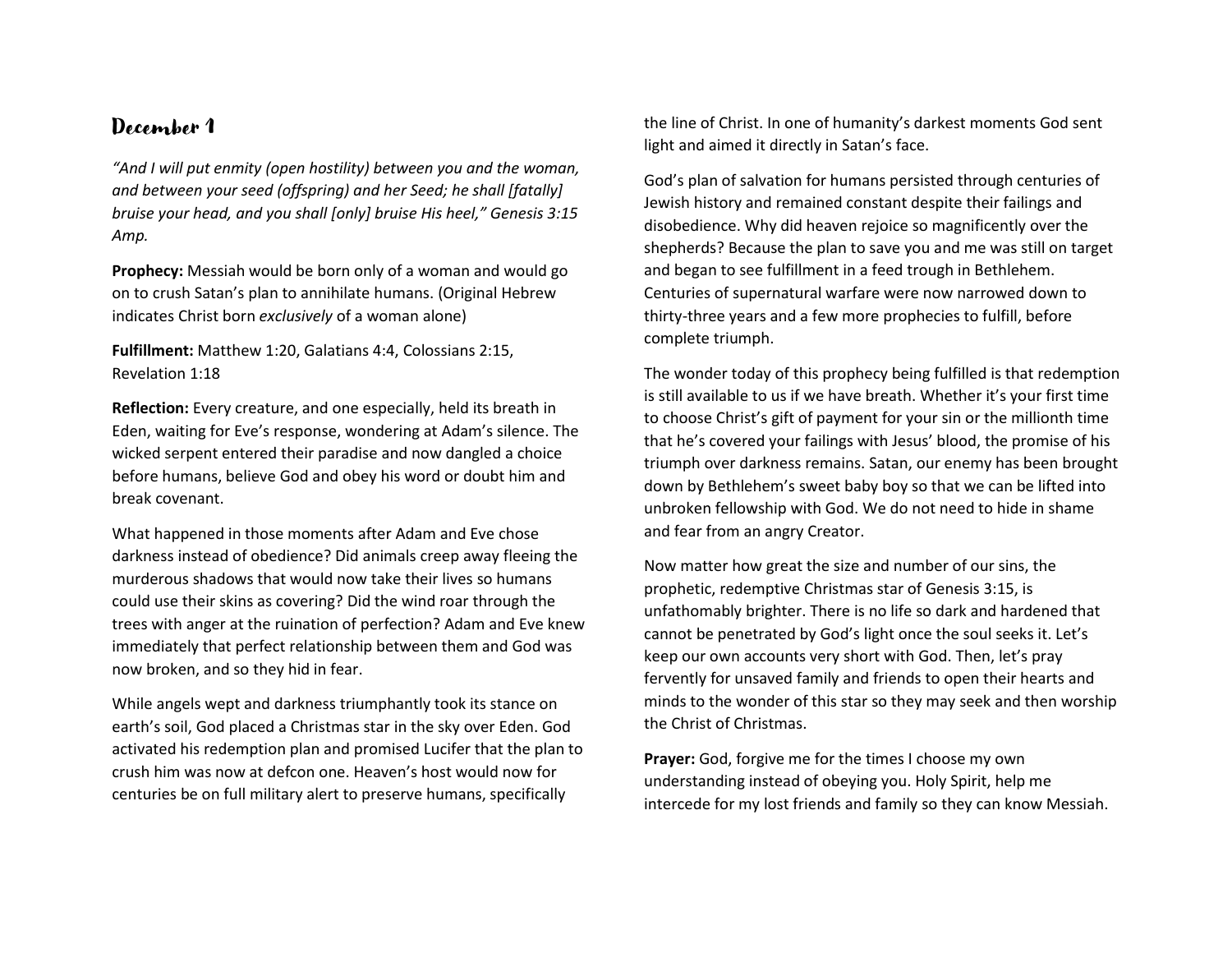*Listen! It's the voice of someone shouting, "Clear the way through the wilderness for the LORD!*

*Make a straight highway through the wasteland for our God! Isaiah 40:3 NLT*

**Prophecy:** A special messenger would prepare the way for Messiah

**Fulfillment:** Luke 1:76-77**,** Luke 3:3-6

**Reflection:** Most of us would never choose a guy like John the Baptist to be our introduction into circles of people we wanted to influence. Today, he'd be that odd cousin who brings Brussel sprout and venison casserole to a Christmas potluck, wears flannel yearround, and asks everyone he meets, "Are you right with Jesus?"

Sometimes we overlook God's treasures because we are subconsciously trying to fit into the world and its systems. We don't recognize jewels among us because often they are odd. John *knew* Jesus was the Messiah when they were both still in the womb. That's odd. At birth, his father prophesied that his son would be *the*  prophet who would prepare Israel for Emmanuel, God with us. That's odd. John then spent his *entire adult life* in the wilderness, clothed in rough outfits made from camel hair, eating bugs, and preaching loudly to whomever would listen that Jesus had arrived, and folks better get right with God. That's really, odd. We don't like odd so much, do we?

If I chose the one prophet to announce Christ's earthly ministry, I'd pick someone who dressed sharp, talked eloquently, and knew how to network. I'd choose the wrong person entirely. God selected John the Baptist because he knew his heart was humble and uncorruptible. He knew John wouldn't care what people thought of

him and would speak the truth about the Messiah fearlessly. God knew he wasn't afraid of new things. When people came to John to get right with God, he literally put them underwater as a sign of the death of their old life and the birth of a new one. No one ever did that odd thing before.

Everything about Jesus' birth, life, death, resurrection, and ascension was out of the ordinary. We shouldn't wonder that God chose a very unusual man (by our standards) to be his front man. The Christmas star known as John the Baptist was a rare light from God for Jews who were paying attention. He was God's way of saying, "Hang in there Israel, my son is coming soon to teach you the truth about my kingdom, instead of that religious junk you're learning in synagogue. John's my guy! He's going to help you understand my son's methods and message!"

God placed John's prophetic star in the sky at a time when Israel existed subservient under the iron boots of the Roman empire. Jews who recognized God's favor and anointing on John were prepared to meet Jesus. Those who scoffed at John, most likely missed the wonder of Jesus too.

Whatever may be crushing our hearts this Christmas season, let's be careful not to miss stars of hope and encouragement God may send to our lives simply because they arrive in unusual packages. God has also chosen each one of us for extraordinary things. Open your eyes and heart to new ways God may be trying to use you, speak to you, or provide for you. God chooses unlikely people for unlikely missions in unlikely places, to produce uncommon results. Listen for the voices and circumstances in your life crying, "Jesus is approaching."

**Prayer:** God, I need to hear your voice and sense your comfort today. I'm drawing near to you so you can draw near to me.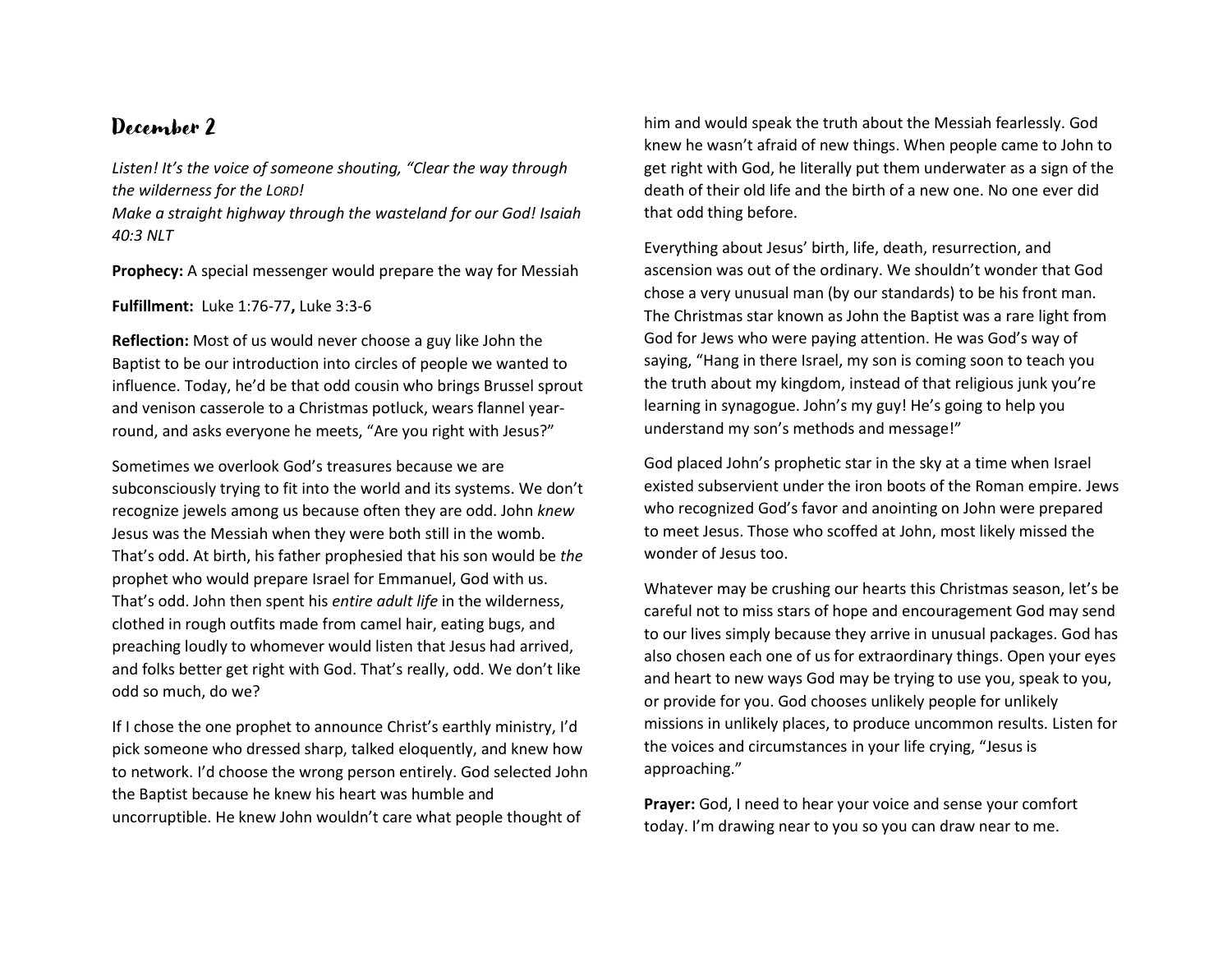*"Know therefore and understand, that from the going forth of the commandment to restore and to build Jerusalem (Nehemiah 2) unto the Messiah the Prince shall be seven weeks, and threescore and two weeks (69 units of 7 years) the street shall be built again, and the wall, even in troubled times," Daniel 9:25 KJV*

**Prophecy:** 483 years – that is, 69 units of seven years – would pass from the time of the command in Nehemiah 2:1-8 to rebuild the temple, until the appearance of Messiah the Prince.

**Fulfillment:** Using the correct Jewish calendar, a 360-day year (which Israel used in Daniel's day) shows that a Gentile king made a decree to Nehemiah and 483 years later *to the day*, Jesus presented Himself as Messiah the Prince, in his triumphant entry.

**Reflection:** Royalty cannot always be counted on to keep to their schedules and commitments. England's Prince Charles and Princess Diana left their wedding reception for heads of state so quickly, that when then- first lady, Nancy Reagan and Princess Grace of Monaco arrived on schedule, the couple was gone.

The Prince of Heaven, Jesus Christ, appeared precisely where God ordained him to be, 483 years after his schedule was disclosed to Israel. He was not a day late nor did he leave early and disappoint those who came to cheer him into Jerusalem. Why? Because he was obedient to the Father and he understood the significance his appearance on that day would take on in the centuries to come. Nothing about Jesus' birth and life was random. God's plans for his earthly life were precise, perfect.

Satan repeatedly attempted to end or change Jesus' earthly life so that prophecies would not be fulfilled, and his ministry would be

aborted. Then, just when Lucifer thought he'd accomplished that via the cross, he discovered he played right into God's hand.

I think God designed this star especially for skeptical scholars and scientists who persist with the lie that if Jesus did exist, he was just a man like any other man. This argument gets tough when the man declares himself the Messiah on the exact day that was foretold 483 years earlier. God's shining star.

For those of us who believe, we should remember that this cosmic play with God as writer/producer/director and Satan in a minor role, continues to act itself out every day, in every believer's life. If we have breath, Satan will be relentless in his attempts to change the destiny and purpose God assigned to our lives.

Satan will distract and discourage. He will appeal to our flesh and urge us to give way to that instead of Holy Spirit. He will whisper to us that God is late in our hours of need and distress. Sometimes, we will fall off God's path for us. Falling off does not mean staying off. With loving, redemptive hands, God picks us up and places us back on our road. He comforts us and heals the damage we did to ourselves when we strayed.

Are you waiting on God for something? Maybe you've been hanging on for years growing discouraged or bitter because your financial breakthrough, healing, or the salvation of a loved one has not yet come to pass. Oh, dear one, this prophetic star is our reminder that God's timing is precise and perfect for you just as it was for Jesus. God can always be counted on to keep his perfect schedule for you. May he grant you grace and peace in his waiting room.

**Prayer:** God, I declare that your timing is perfect and that I will live by faith and not by my feelings or my own self-will.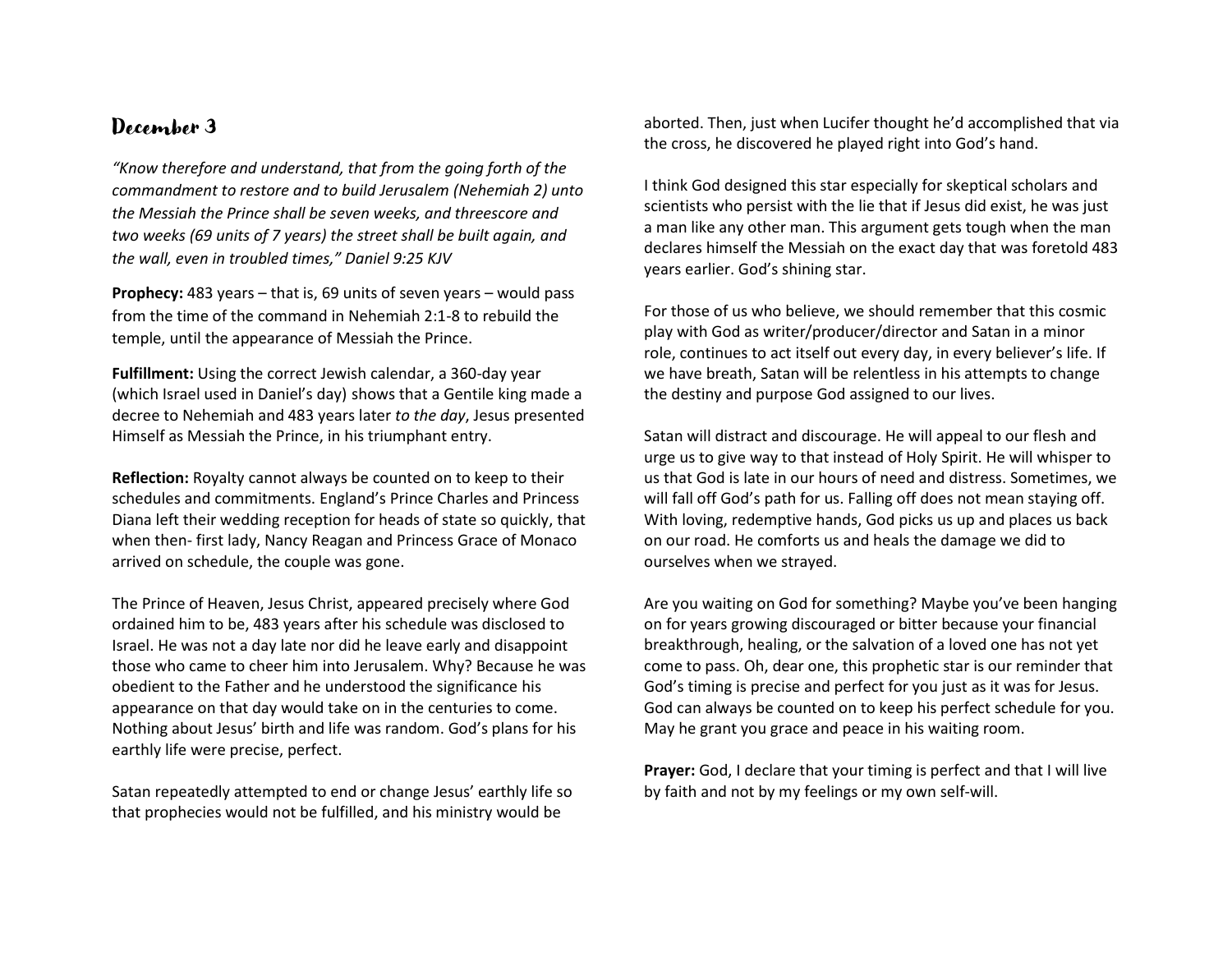*"…and in your offspring shall all the nations of the earth be blessed, because you have obeyed my voice," Genesis 22:18 ESV*

#### **Prophecy:** Messiah will come from Abraham's line **Fulfillment:** Matthew 1:1

**Reflection:** Did Abraham understand what God meant when he promised that the whole earth would be blessed through his offspring? Moments before, Abraham's knife had been poised above his son, Isaac's trembling body, ready to make the ultimate sacrifice God had asked of him. Did Abraham's hand still tremble at the horror of what almost happened? Did his heart race with the anxiety of explaining it all to Sarah for surely Isaac would tell his mother about the events on the mountain. Was he still comforting his shell-shocked son as he listened to God's promise about his descendants?

I think Abraham couldn't fully understand in that moment that God promised him he'd be the great (x14) grandfather of the Messiah. I'm not sure he could imagine how his descendants might bless every nation in the world. At this dark moment in Abraham's life, after coming so near to the greatest sorrow any parent might bear, God placed this prophetic star over him. He promised that not only would Isaac live but he would be the second of fourteen generations ending with Jesus, the Messiah.

There are moments in our lives when God asks us to give up things we love. We might be shocked and fearful that if we let go of that which he asks for, it will be the death of our future with all its dreams. Living open-handed and open-hearted before God means he will place wonderful people and opportunities into them generously. Sometimes though, we close our hands and wrap our

hearts too tightly around something or someone he's given us. It may even be a ministry involvement or a spiritual habit or discipline where God says, "Time's up for this." Returning to an open-handed stance like Abraham did, can be excruciating. These moments will define us. Will we live by faith, like Abraham, or will we live by our own design, hands clenched with a resistant heart?

God may allow us to keep something once we've demonstrated that we do not value it more than our love for him and obedience to him. Whether he does or not, if we listen, God will speak prophetic words of hope and light, over our lives in those moments of sacrifice. He will communicate with us through his Word, his voice, and other people, so that we may go forward in faith as Abraham did. God does not take people and things away from us because he is capricious and unkind. His plans for us as individuals are perfect but he his cosmic purposes also require us to obediently find our place within them.

Could Abraham imagine that his life and choices would inspire people like you and me to greater faith? We cannot imagine the profound reasons God will ask us to relinquish something or someone over to him. That's why he will send light into those painful moments. Look for his light this season, if you have experienced a terrible loss in this last year or are struggling to walk away from someone or something. Listen for his voice saying, "My plans are never to harm you but to give you hope and a future." (Jeremiah 29:11)

**Prayer:** Father, I'm keeping my hands, heart, and mind open to you. I want you to feel free to take things and people in and out of my life in ways that best fit your eternal purposes.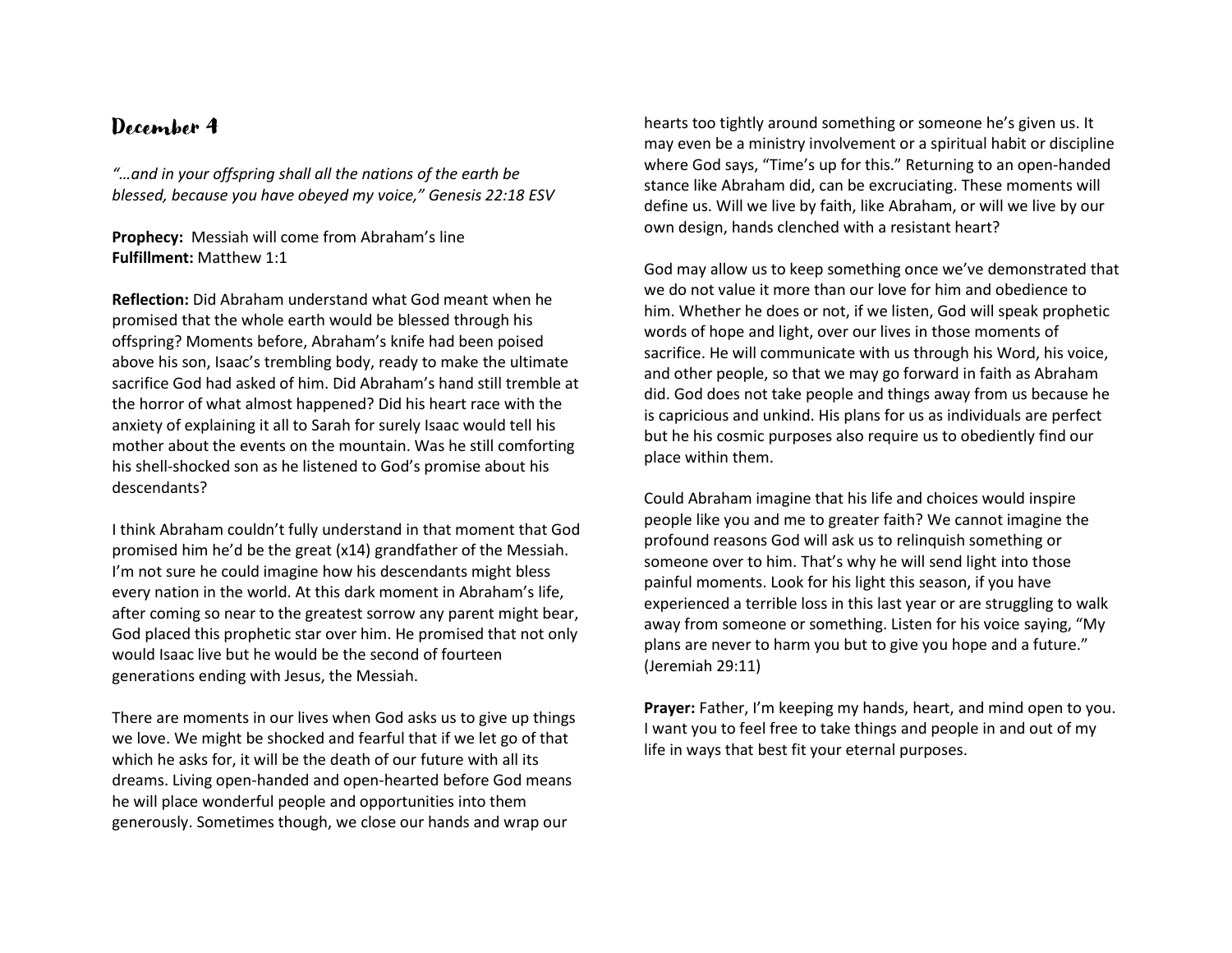*"But God said to Abraham, "Be not displeased because of the boy and because of your slave woman. Whatever Sarah says to you, do as she tells you, for through Isaac shall your offspring be named. And I will make a nation of the son of the slave woman also, because he is your offspring," Genesis 21:12-13*

**Prophecy:** Messiah will come through the line of Isaac **Fulfillment:** Luke 3:34

God keeps his promises even when we don't. Abraham promised to obey God. Most of the time he did, but there were key moments when he choked and took things into his own hands, like lying about Sarah being his sister instead of his wife. Twice. The sin of he and Sarah's conspiracy to create their own offspring using Sarah's servant, created a division in his family line that continues to this day. Weary of waiting on God for Sarah's pregnancy, Mr. and Mrs. Abraham thought Creator of all that exists needed help.

What God desired was patience and faith. Nevertheless, the deed is done and now Ishmael hovers in the background of Abraham's household after the promised son, Isaac, is born. Abraham is caught in a terrible spot, he thinks. Ishmael is his firstborn and by the customs of the culture should be the one in the line of the Messiah. Yet, Abraham knows that God said it would be the child of he and Sarah who would become Jesus' great grandfather (x13). Would God keep his promise or would the line of the Messiah switch to Hagar and her son, Ishmael?

I know this sounds like a tempest in a teapot to our  $21^{st}$  century minds but this was huge in the Abraham household. God saw that Abraham was deeply troubled when Sarah insisted that Hagar and Ishmael go make their own way in the world. He spoke to Abraham directly about this complicated mess and its innocent victims that he and Sarah created. God placed another prophetic star over Abraham by specifically naming Isaac instead of the generic "offspring" he used in the original covenant because God is incapable of going back on his word. Additionally, Ishmael would get his own nation too.

Now God never intended that Ishmael and his descendants, known as the Arabs, today, should spend millennia in hostility towards Isaac's descendants, the Jews. This is the choice they made very early on, according to Genesis 21:10 and 25:18. However, none of this would have occurred if the Abrahams hadn't taken matters into their own hands.

We can all recall times when we lived by our own wits instead of faith. Some of us carry deep scars from those experiences. Perhaps you find yourself in a fix now because you "leaned on your own understanding," (Proverbs 3:5-) instead of keeping faith with God. He is speaking over your life today. Messiah came so that there could be forgiveness for the repentant and healing for the wounded. Whatever mess we've created, a repentant, faith-filled heart motivates God to create beauty from our ashes and order from our chaos.

With all your heart, trust him to keep his promises to you. Memorize them and keep your feet firmly planted on them no matter what icy winds blow. Messiah has come and is standing shoulder to shoulder with you. He is a promise keeper.

**Prayer:** Lord, strengthen me to be patient and faithful, and wait on you to unfold all your plans for my life rather than taking things into my own hands.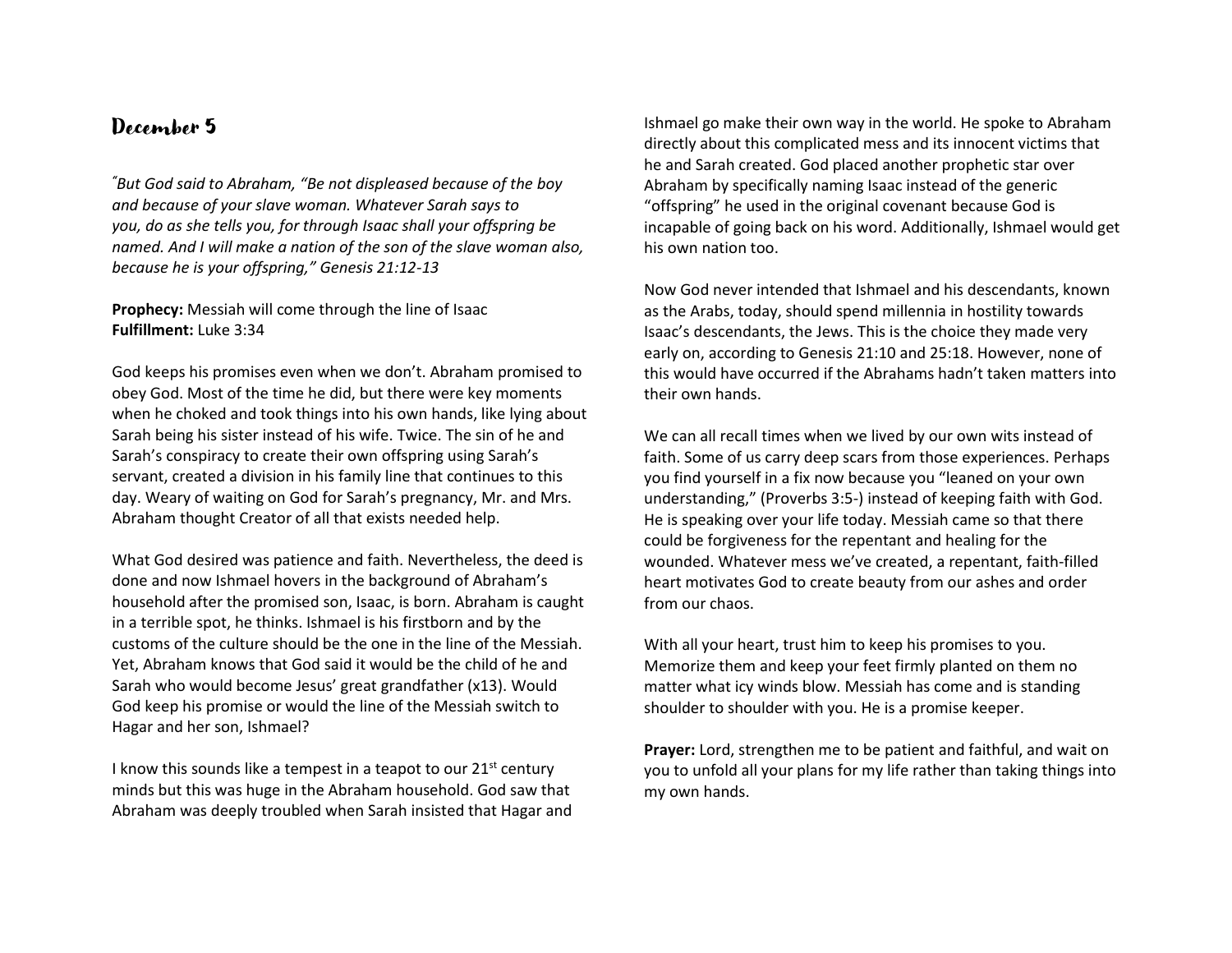*"I see him, but not now; I behold him, but not near: a star shall come out of Jacob, and a scepter shall rise out of Israel…" Numbers 24:17.*

**Prophecy:** Messiah will come from Jacob's line

#### **Fulfillment:** Matthew 1:2, Luke 3:33

Seeing one of my faults mirrored back at me in my daughter has always stopped me cold. When mini-me displayed one of my less attractive qualities during her childhood, it was a wake up that I had passed along things I didn't desire to see manifested in her life.

Yesterday we talked about the conniving of the Abrahams to produce their own heir. Today we consider the scheme Abraham's grandson, Jacob, and his mother concocted to steal the firstborn birthright from Jacob's older brother, Esau. The sin of sidestepping God's perfect plan managed to grow roots in Abraham's descendants and so we now come to the drama-filled story of how Jacob came to be in the line of the Messiah and why he got to stay.

First, remember that God told the boy's mother, Rebekah, when the twins were still in the womb, that "the older would serve the younger," (Genesis 25:23). Clearly God always intended for Jacob to receive the firstborn blessing and responsibility and Jacob knew that. There's a beautiful article by Christopher Smith on his blog, ["Good Question,"](https://goodquestionblog.com/2017/11/17/why-didnt-god-give-esau-back-the-blessing-that-jacob-stole/) that answers the question, "Why didn't God give back the blessing Jacob stole," if you find yourself stuck on that.

For our purposes, let's stand on Genesis 25:23 and agree that God had a plan to grant Jacob this honor, in God's own way and timing. Perhaps God was working in Esau's heart to willingly give it to Jacob who was better suited to handle all the responsibility it involved. (See article). We don't know the original plan because Jacob and

Rebekah hijacked it. They chose "the ends justify the means," protocol because they thought Isaac would do the wrong thing. They didn't trust God to work it all out.

So why did God speak through the prophet Baalam to put this prophetic star up, the assurance that scheming Jacob was in Messiah's line, not Esau? I believe God worked to silence any grousing within the nation of Israel and within Esau's descendants, the Edomites, about how Jacob came to that position. God didn't want to facilitate any false Messiahs being raised up because it wasn't crystal clear that Jacob was his chosen man. So, God put up this beautiful prophetic star, a reminder that he uses unlikely people and that our sins and mistakes do not have to define us.

Have you ever manipulated or schemed, even just a little, to gain something that you believe God designed for you? Just as he did with Jacob, God longs to wrestle these things out with you.

Or maybe, you're the Esau in the story and you've been overlooked. Are you tempted with bitterness as Esau was? Do you feel that God hasn't done right by you? This prophetic star is for you also and here's why. God chose Jacob for one specific blessing. God designed other, specific blessings for Esau and his descendants also, not the least of which was the promise of the coming Messiah. They didn't need to split away and form their own nation but could have remained inside the blessed Jewish nation instead of becoming the treacherous Edomites. (Numbers 20:21)

Don't waste your life as an Edomite envying the blessings you wish you had instead of being thankful, especially at Christmas, for the ones he's designed just for you.

**Prayer:** God, thank you that you've created me for unique purpose. Help me to do things in your way and in your timing.